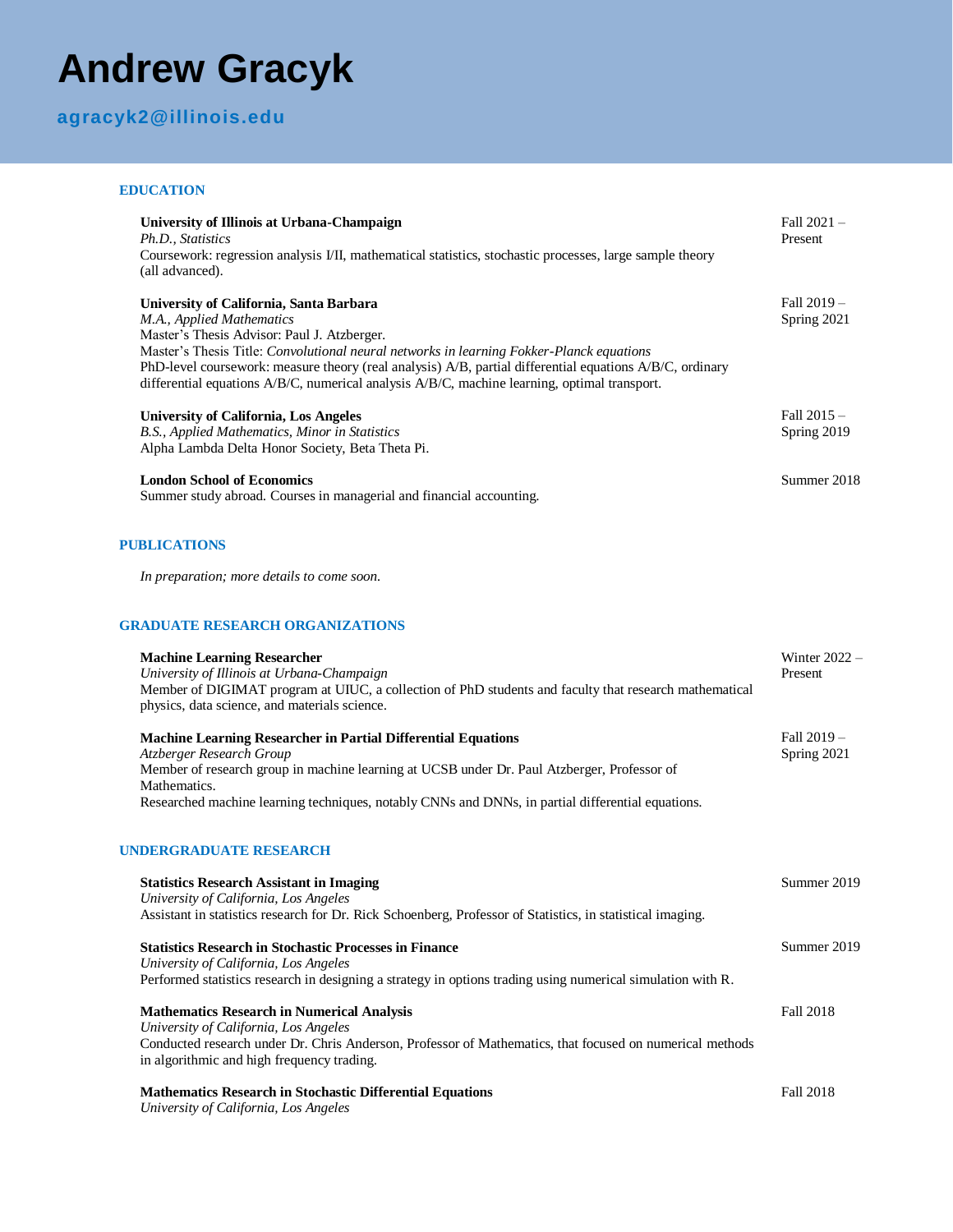Analyzed and applied research in numerical methods for financial stochastic differential equations.

#### **ACADEMIC EMPLOYMENT**

| <b>Statistics Graduate Teaching Assistant</b><br>University of Illinois at Urbana-Champaign<br>Taught and lectured students weekly. Held office hour sections.<br>Created content and material for students.                                                                                                                     | Fall $2021 -$<br>Present                                      |
|----------------------------------------------------------------------------------------------------------------------------------------------------------------------------------------------------------------------------------------------------------------------------------------------------------------------------------|---------------------------------------------------------------|
| STAT 400 - Statistics and Probability I (Kelly Findley)<br>STAT 400 - Statistics and Probability I (Ha Nguyen)                                                                                                                                                                                                                   | Winter 2022<br><b>Fall 2021</b>                               |
| <b>Mathematics Graduate Teaching Assistant</b><br>University of California, Santa Barbara<br>Taught and lectured students weekly. Held office hour and extra practice sessions.<br>Created homework, practice midterms, and practice finals for students.<br>Held multi-hour review sessions, speaking in front of 60+ students. | Fall $2019 -$<br>Summer 2020                                  |
| Math 3B - Integral Calculus (Mychelle Parker)<br>Math 3B - Integral Calculus (Hauchen Chen)<br>Math 3B - Integral Calculus (Mihai Putinar)<br>Math 3B - Integral Calculus (Darren Long)                                                                                                                                          | Summer 2020<br>Spring 2020<br>Winter 2020<br><b>Fall 2019</b> |
| PRESENTATIONS AND TALKS                                                                                                                                                                                                                                                                                                          |                                                               |
| The Basics of PyTorch with NNs, CNNs, and PINNs<br>DIGIMAT Professional Development Seminar. University of Illinois at Urbana-Champaign.                                                                                                                                                                                         | Winter 2022                                                   |
| Convolutional Neural Networks in Learning Fokker-Planck Equations<br>MA Thesis Defense. University of California, Santa Barbara.                                                                                                                                                                                                 | Spring 2021                                                   |
| Machine Learning in Solving the Poisson Equation Diffusion Constant<br>SIAM Graduate Seminar. University of California, Santa Barbara.                                                                                                                                                                                           | <b>Fall 2020</b>                                              |
| Convolutional Neural Networks in Learning Partial Differential Equations<br>Applied Math Summer Seminar. University of California, Santa Barbara.                                                                                                                                                                                | Summer 2020                                                   |
| Convolutional Neural Networks in Learning Partial Differential Equations<br>Graduate Simulation Seminar Series. University of California, Santa Barbara.                                                                                                                                                                         | Summer 2020                                                   |
| A Special Case of Global Regularity for the Navier-Stokes Equation<br>Applied Math Summer Seminar. University of California, Santa Barbara.                                                                                                                                                                                      | Summer 2020                                                   |
| <b>HONORS, AWARDS</b>                                                                                                                                                                                                                                                                                                            |                                                               |
| Graduate Block Fellowship Grant at UIUC                                                                                                                                                                                                                                                                                          | 2021                                                          |
| ALD/PES Academic Honor Society at UCLA                                                                                                                                                                                                                                                                                           | $2016 - 2019$                                                 |
| Dean's Honors List at UCLA for consecutive quarters                                                                                                                                                                                                                                                                              | $2015 - 2019$                                                 |
| Beta Theta Pi Academic Scholarship Awards                                                                                                                                                                                                                                                                                        | 2017 - 2019                                                   |
|                                                                                                                                                                                                                                                                                                                                  |                                                               |

## **ACADEMIC OUTREACH**

**Organizer, Summer Applied Math Seminar at UCSB** Organized the graduate student applied mathematics seminar at UCSB for summer 2020. Summer 2020